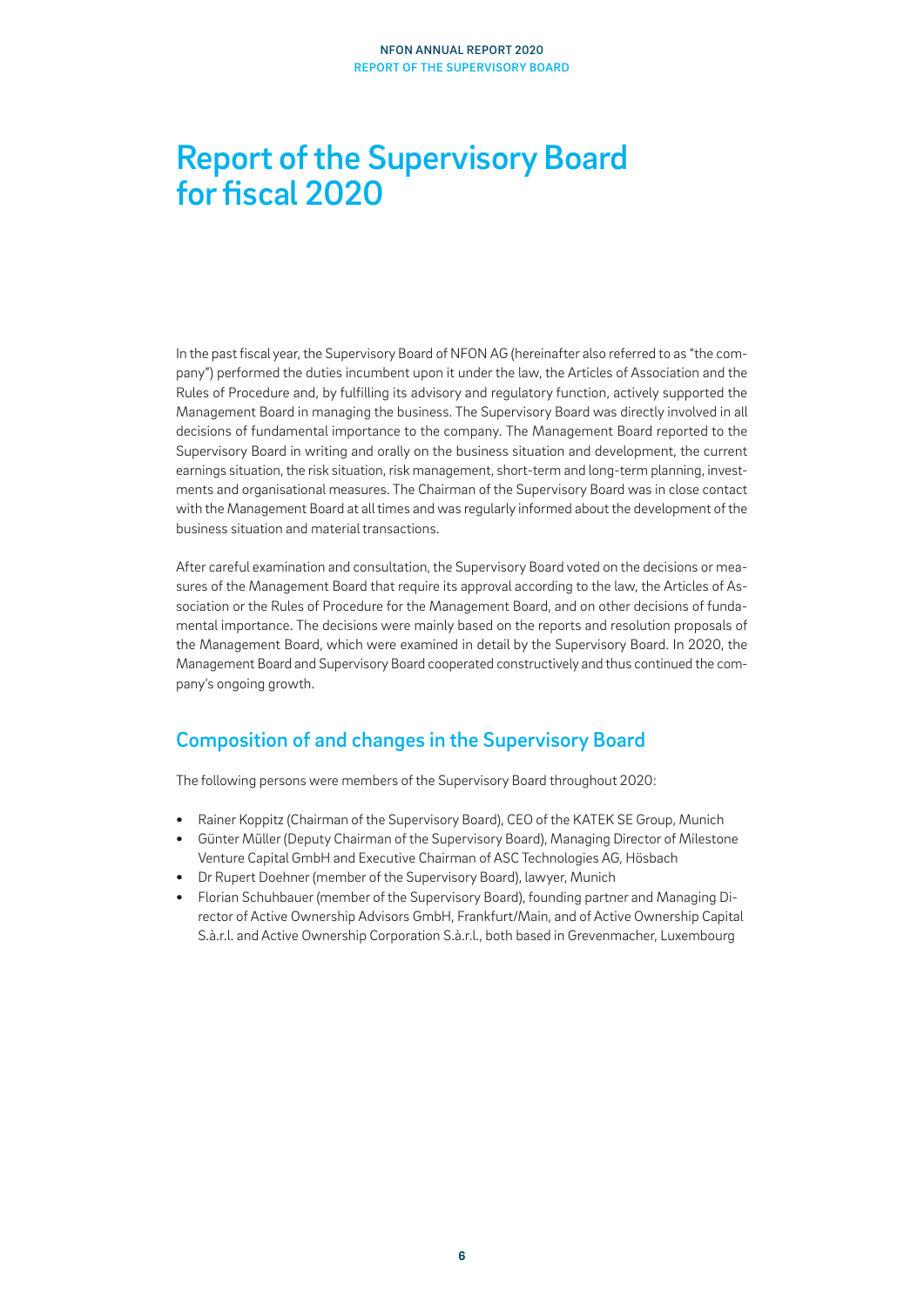#### NFON ANNUAL REPORT 2020 REPORT OF THE SUPERVISORY BOARD



Rainer Christian Koppitz, Chairman of the Supervisory Board

## Meetings of the Supervisory Board and main areas of discussion

In fiscal 2020, the Supervisory Board held five ordinary meetings and one extraordinary meeting. With the exception of the meeting on 18 September 2020, which the Chairman of the Supervisory Board was unable to attend, all members of the Supervisory Board took part in all meetings. It also adopted eleven circular resolutions. The Supervisory Board did not form any committees. At each ordinary meeting, the Supervisory Board also held a closed session at times.

The meetings of the Supervisory Board in fiscal 2020 focused in particular on the following topics:

- **•** Discussion of a potential take-over project of NFON AG (public take-over)
- **•** Formation of a near-shoring location in Lisbon
- **•** Adoption and approval of the audited annual financial statements and the consolidated financial statements, including the combined Group management report, for fiscal 2019
- **•** Preparations for the Annual General Meeting on 28 May 2020
- **•** Report on the risk situation and on risk and compliance management, plus resolutions and the German Corporate Governance Code declaration
- **•** Variable remuneration of the members of the Management Board for 2019
- **•** Development status of the Cloudya product
- **•** Approval to open new offices of Group companies in Lisbon, Mannheim, Munich and Manchester
- **•** Selection and appointment of a new CEO and entry into cancellation agreements with two members of the Management Board in compliance with the requirements of capital market law
- **•** Discussion of the NFON Group's product roadmap and strategy
- **•** Approval of related party transactions, hiring of employees in management and the appointment and dismissal of managing directors and officers at Group companies
- **•** Discussion and review of the NFON Group's budget for 2021 to 2023
- **•** Discussion of the status and resolution on strategic partnerships and various M&A activities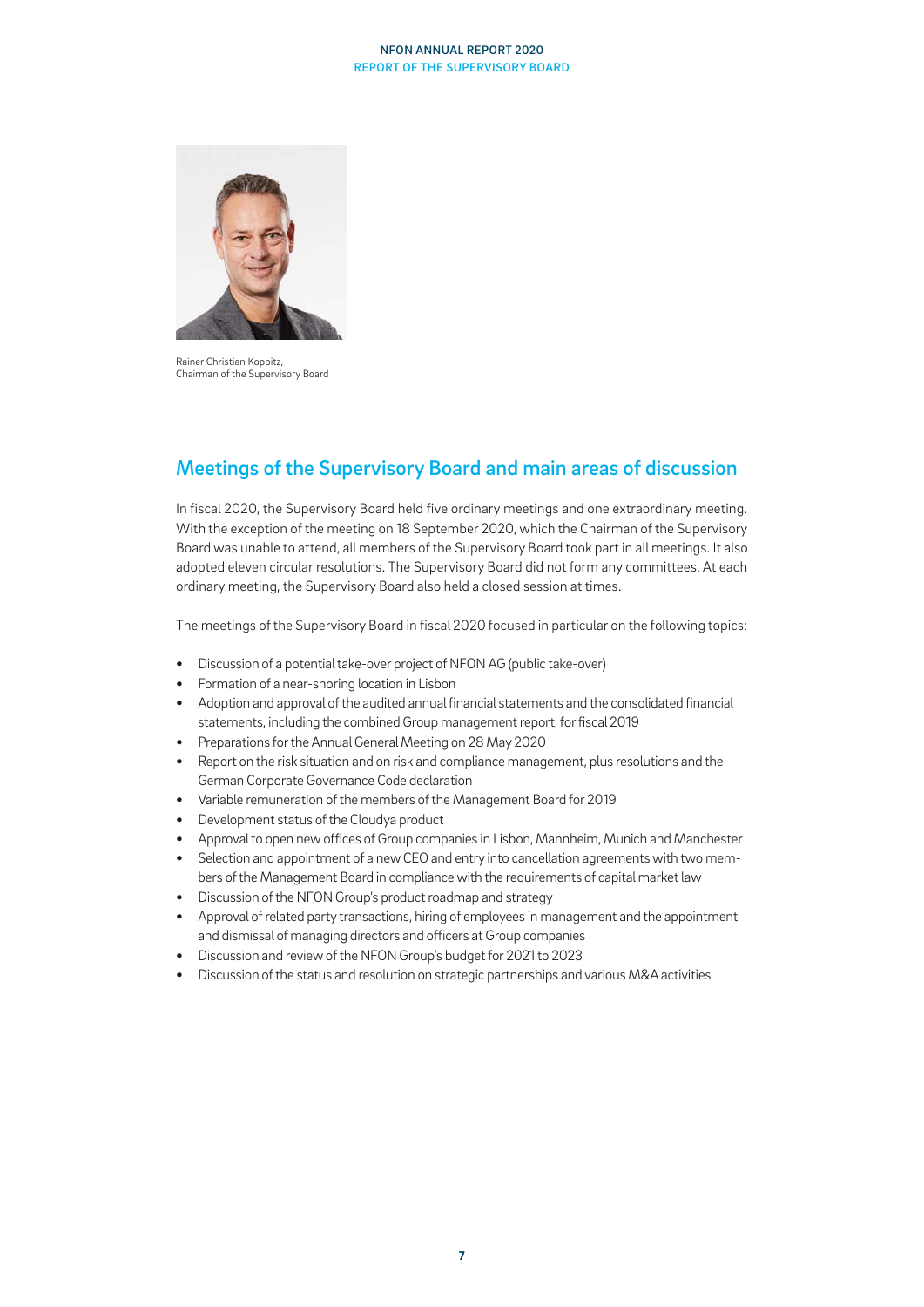The Management Board regularly informed the Supervisory Board of the financial position and financial performance of NFON AG and its subsidiaries and investees.

The Supervisory Board examined and approved the budget planning prepared by the Management Board for fiscal 2021. It discussed and reviewed the strategic orientation of the company and the Group on the basis of medium-term and long-term corporate planning. The Supervisory Board analysed and reviewed the information received from the Management Board in detail. It paid particular attention to the risk situation and risk management.

In its circular resolutions, the Supervisory Board mainly gave its approval to transactions which, although not of strategic significance, require approval in accordance with the Rules of Procedure of the Management Board. The Supervisory Board also made time-critical decisions, in particular in connection with the change in the line-up of the Management Board, by way of circular resolutions.

### Annual and consolidated financial statements and management reports

The Annual General Meeting of the company on 28 May 2020 appointed KPMG AG Wirtschaftsprüfungsgesellschaft, Munich, (hereinafter: KPMG) as NFON AG's auditor for fiscal 2020. The Supervisory Board subsequently engaged KPMG to audit the company's annual financial statements and consolidated financial statements for fiscal 2020.

The Management Board prepared the annual financial statements in accordance with the provisions of German commercial and stock corporation law relating to accounting and the consolidated financial statements in accordance with Section 315a(3) HGB in accordance with International Financial Reporting Standards (IFRS). KPMG has audited the annual financial statements and the consolidated financial statements, including the combined Group management report, together with the underlying accounting records of the company. The audit was conducted in accordance with the provisions of the German Commercial Code and the generally accepted standards for the audit of financial statements promulgated by the Institut der Wirtschaftsprüfer (IDW). The audit of the auditor and the audit by the Supervisory Board did not lead to any reservations or objections. The auditor issued the unqualified audit opinions required by law.